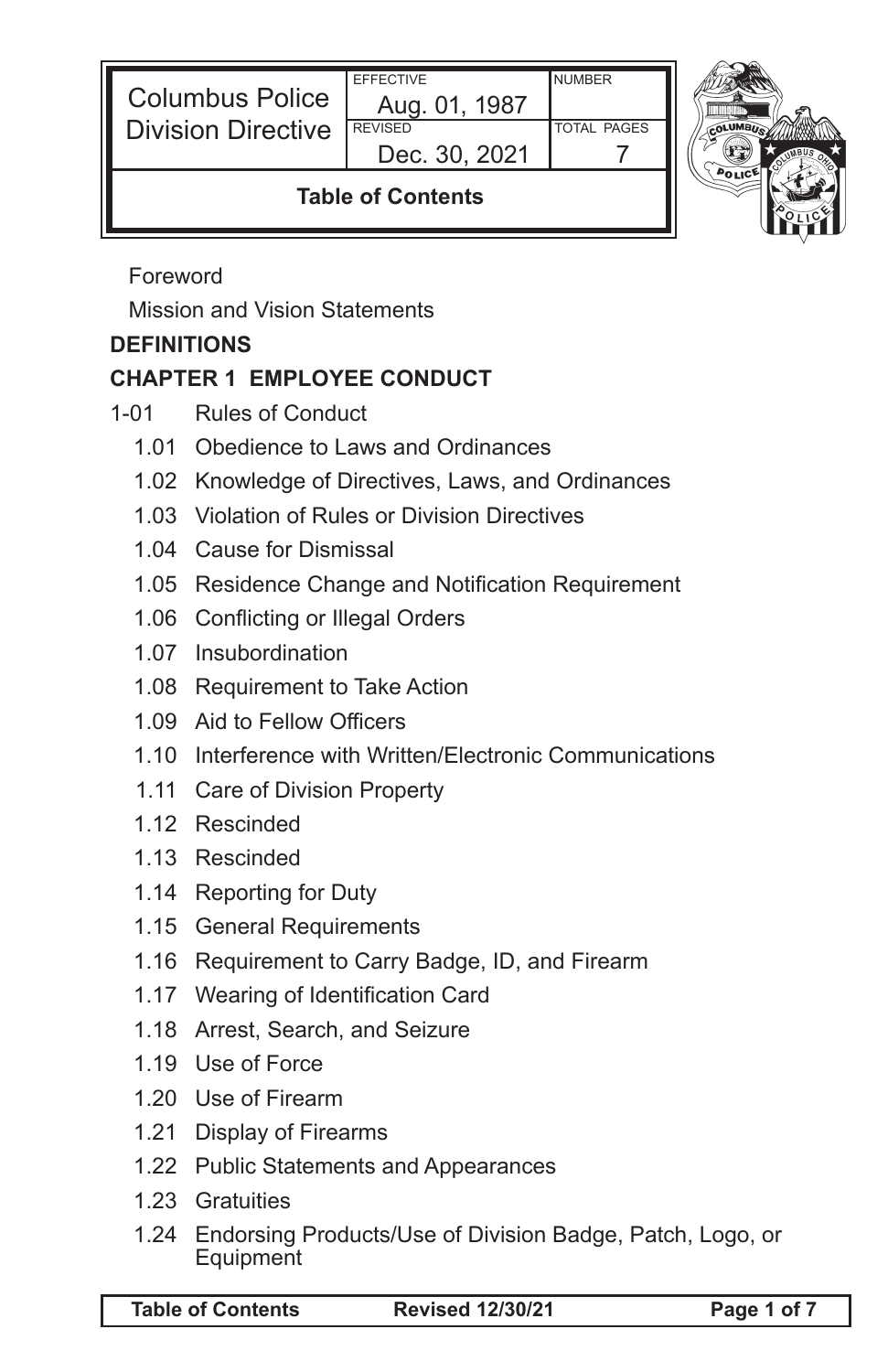- 1.25 Personal Correspondence
- 1.26 Visiting Prohibited Establishments
- 1.27 Interference in Private Business
- 1.28 Neglect or Inattention to Duty
- 1.29 Associations
- 1.30 Withholding Information
- 1.31 Divulging Police Information
- 1.32 Identifying Informants
- 1.33 Recommending Professionals or Businesses
- 1.34 Political Activity
- 1.35 Requirement to Attend Trials or Hearings
- 1.36 Unbecoming Conduct
- 1.37 Use of Tobacco
- 1.38 Display of Material in Police Facilities
- 1.39 Dependent Health Care Coverage
- 1.40 Sick/Injury Reporting
- 1.41 Rescinded
- 1.42 Alcohol/Drugs
- 1.43 Over-the-Counter Medication/Prescription Drug Use
- 1.44 Expenditures of Division Funds
- 1.45 Requirement to Give Name and Badge Number
- 1.46 Requirement to Submit Body Fluids
- 1.47 Saluting
- 1.48 Compliance with EEO Laws, Rules, Orders, Policies, and Directives
- 1.49 Rescinded
- 1.50 Stopping or Detaining Persons
- 1.51 Identifying Offenders
- 1-02 City of Columbus Central Work Rules
- 1-03 Official Oath
- 1-04 Core Values
- 1-05 Code of Ethics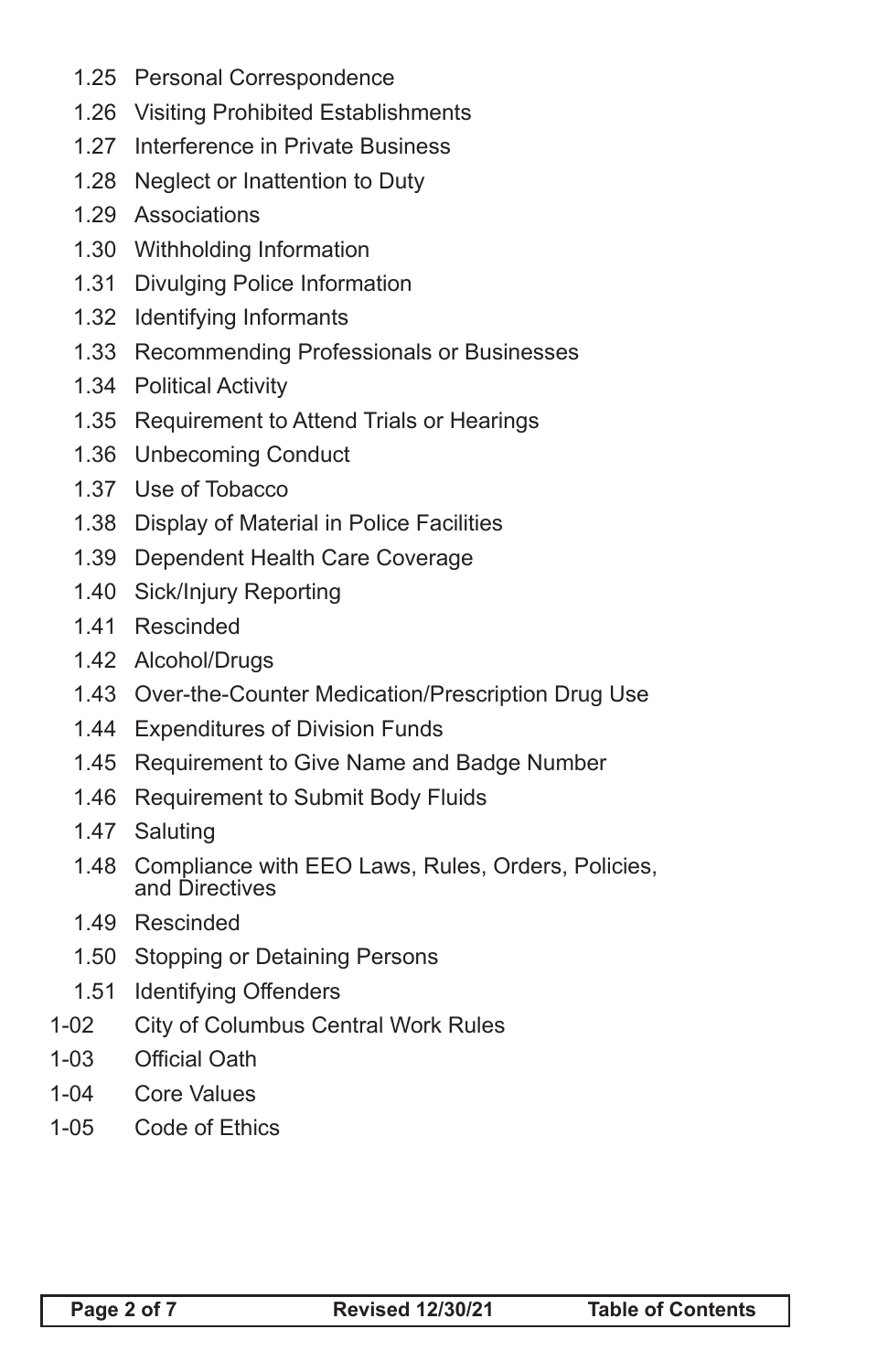# **CHAPTER 2 USE OF FORCE**

- 2.01 Use of Force
- 2.02 Discharged Firearms
- 2.03 Firearms Regulations
- 2.04 Chemical Irritants and Intermediate Weapons **Regulations**
- 2.05 Gas Guns and Grenades
- 2.06 Memorandum of Understanding Between the City of Columbus Division of Police and Division of Fire

#### **TRAINING SUPPLEMENTS**

2-1 Use of Firearms and Intermediate Weapons Against Animals

#### **CHAPTER 3 ARRESTS, DETENTIONS, AND SEARCHES**

- 3.01 Arrests and Warrants
- 3.02 Summons and Misdemeanor Citations
- 3.03 Transport and Slating
- 3.04 Handling of Juveniles
- 3.05 Interacting with Persons in Mental Health Crisis
- 3.06 Crisis Intervention Team and Guidelines for Interacting with Persons with a Mental Illness
- 3.07 Bias-Based Policing
- 3.08 Victim/Witness Assistance
- 3.09 Protection Orders
- 3.10 Concealed Carry
- 3.11 Body Cavity and Strip Searches
- 3.12 Administering Oaths
- 3.13 Representation by City Attorney

#### **CHAPTER 4 POLICE OPERATIONS AND INVESTIGATIONS**

- 4.01 Officer/Firefighter in Trouble Call
- 4.02 Serious Crime Scenes, Threatened Officer Protection, and Guard Duty
- 4.03 Surveillance/Stakeouts/Encountering Out-Of-Uniform Personnel
- 4.04 Bank Robbery Response Plan
- 4.05 Domestic Violence
- 4.06 Domestic Violence Involving a Law Enforcement Employee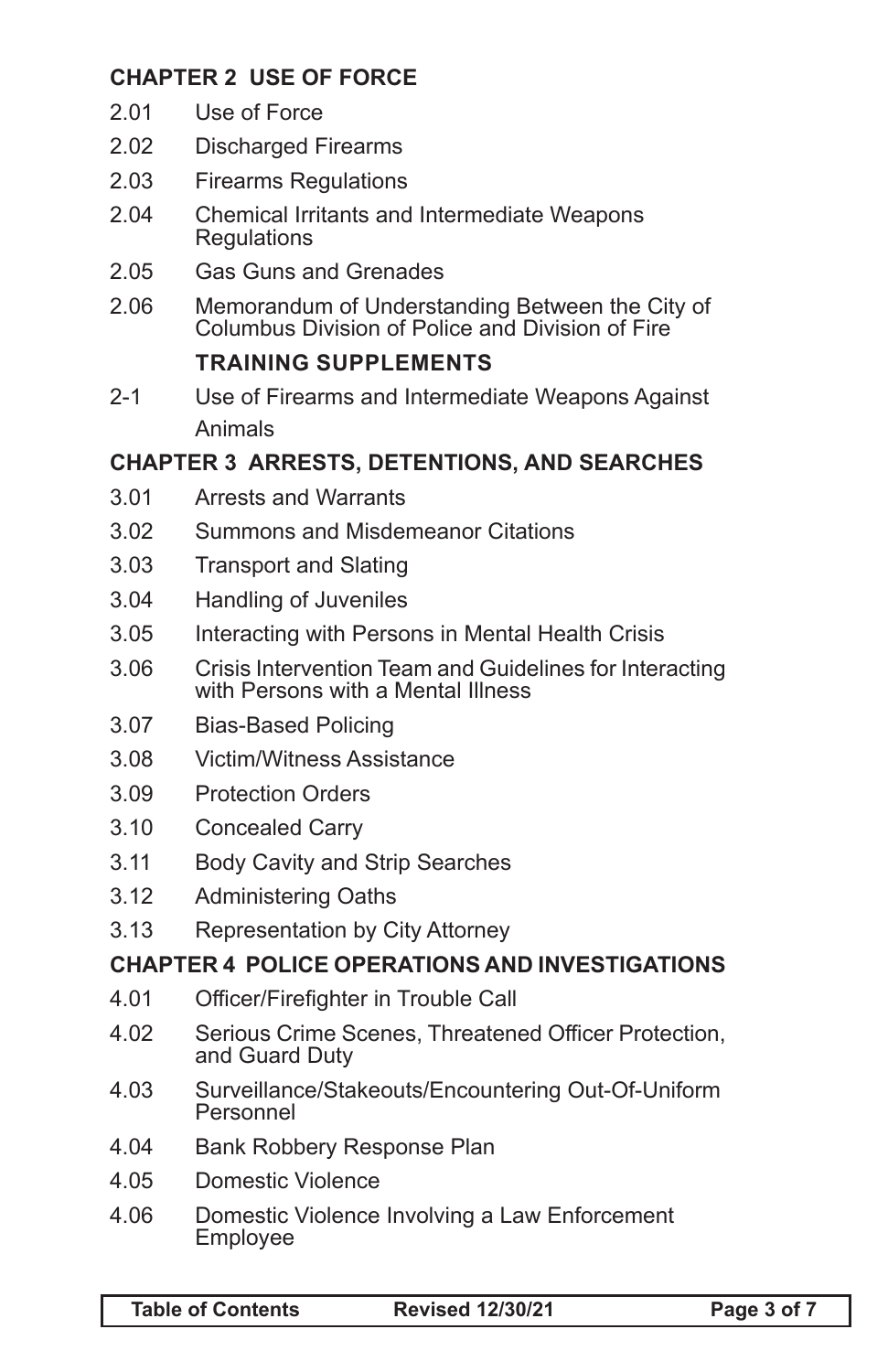- 4.07 Missing Persons
- 4.08 Death Investigations and Reports
- 4.09 Joint Operational Incidents
- 4.10 Disaster Scenes
- 4.11 Canine Unit
- 4.12 Mounted Unit
- 4.13 Special Weapons and Tactics (SWAT)
- 4.14 Long-Term Road Closure and Traffic Emergency Response Team (TERT)
- 4.15 Underwater Search and Recovery
- 4.16 Memorandum of Understanding Between the Columbus Division of Police and Division of Support Services

#### **TRAINING SUPPLEMENTS**

- 4-1 Crime Scene Investigation
- 4-2 Sexual Assault Investigations and Response
- 4-3 Creation and Administration of Photo Lineups and Show-ups
- 4-4 Lethality Assessment Program

#### **CHAPTER 5 VEHICLE OPERATIONS AND INVESTIGATIONS**

- 5.01 Emergency Vehicle Operations
- 5.02 Vehicular Pursuits
- 5.03 Stopping Tactics
- 5.04 Traffic Crashes Involving Division Personnel and Vehicles
- 5.05 Traffic Crash Investigations
- 5.06 OVI Violators
- 5.07 Enforcement of Traffic and Parking Violations
- 5.08 Watercraft Accident Investigations
- 5.09 Traffic Escorts
- 5.10 Safety Hazards and Aid to Citizens **TRAINING SUPPLEMENTS**
- 5-1 Detecting Stolen Vehicles
- 5-2 Vehicle Stops and Approaches
- 5-3 Traffic Direction and Control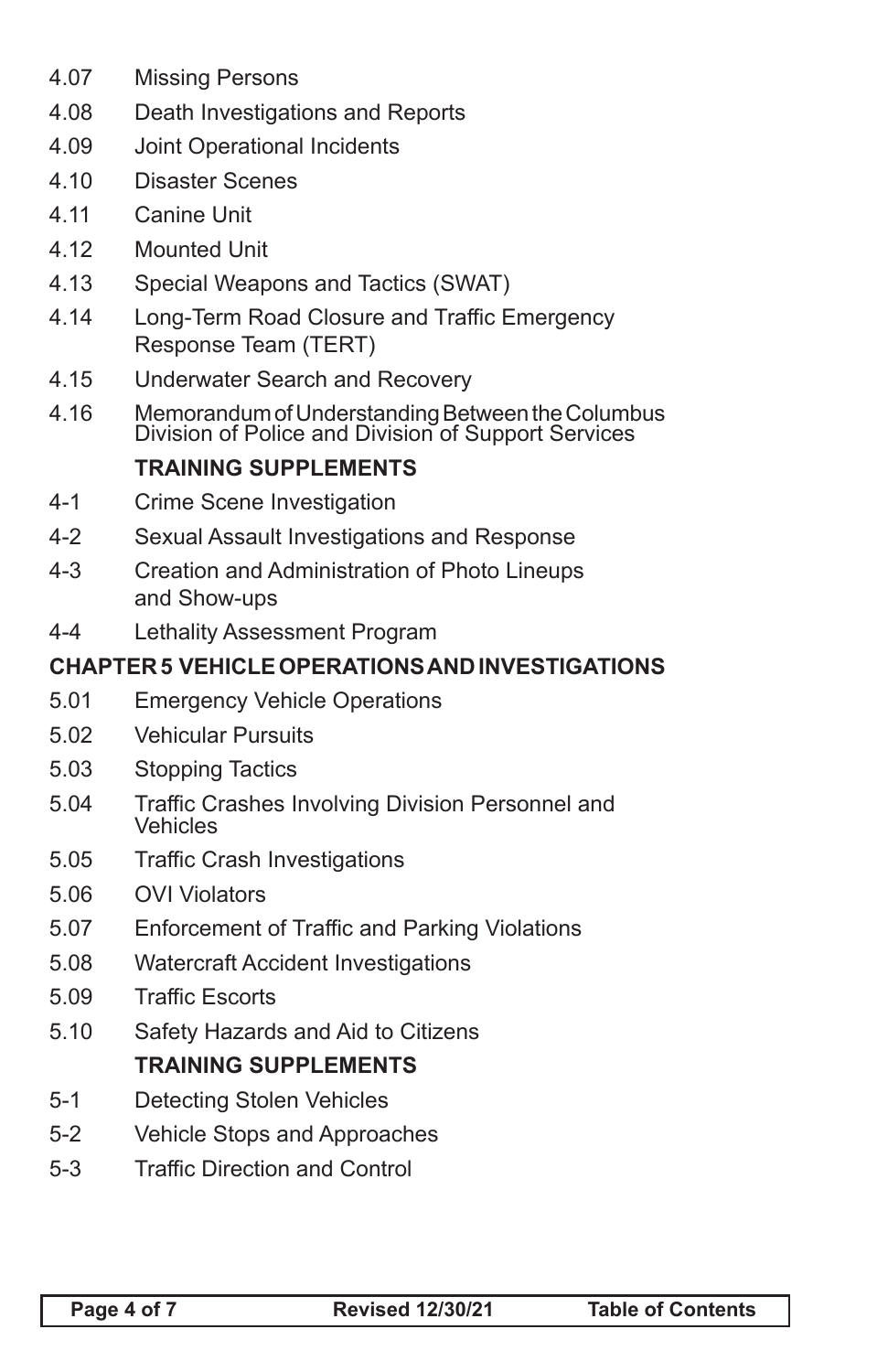# **CHAPTER 6 PROPERTY AND EVIDENCE**

- 6.01 Impounding and Towing
- 6.02 Property and Evidence Handling
- 6.03 Seizure/Forfeiture

# **TRAINING SUPPLEMENTS**

- 6-1 Evidence Collection
- 6-2 Drugs of Abuse
- 6-3 Digital Evidence Collection

## **CHAPTER 7 DIVISION ORGANIZATION AND RESPONSIBILITIES**

- 7.01 Organizational Structure
- 7.02 Duties and Responsibilities of Personnel
- 7.03 Command Protocol and Unity of Command
- 7.04 Boards, Committees, and Teams
- 7.05 Rescinded
- 7.06 Ranks Within the Divisions of Police and Fire
- 7.07 Jurisdiction
- 7.08 Mutual Aid

## **CHAPTER 8 HUMAN RESOURCES**

- 8.01 Leaves and CBA Release
- 8.02 Sick and Injury Leave, FMLA, Restricted Duty
- 8.03 Substitute Time
- 8.04 Assignments and Transfers
- 8.05 Resignations, Retirements, and Dismissals
- 8.06 Personnel Involved in Traumatic Events
- 8.07 Funeral Arrangements
- 8.08 Equal Employment Opportunity, Discrimination/ Harassment, and Americans with Disabilities Act
- 8.09 Promotional Assessment/Career Evaluation (PACE)
- 8.10 The Role of the Division of Police in the Promotion Process
- 8.11 Rescinded

## **TRAINING SUPPLEMENTS**

- 8-1 Flag Etiquette
- 8-2 Military/Civilian Courtesy
- 8-3 Infectious Disease Precautions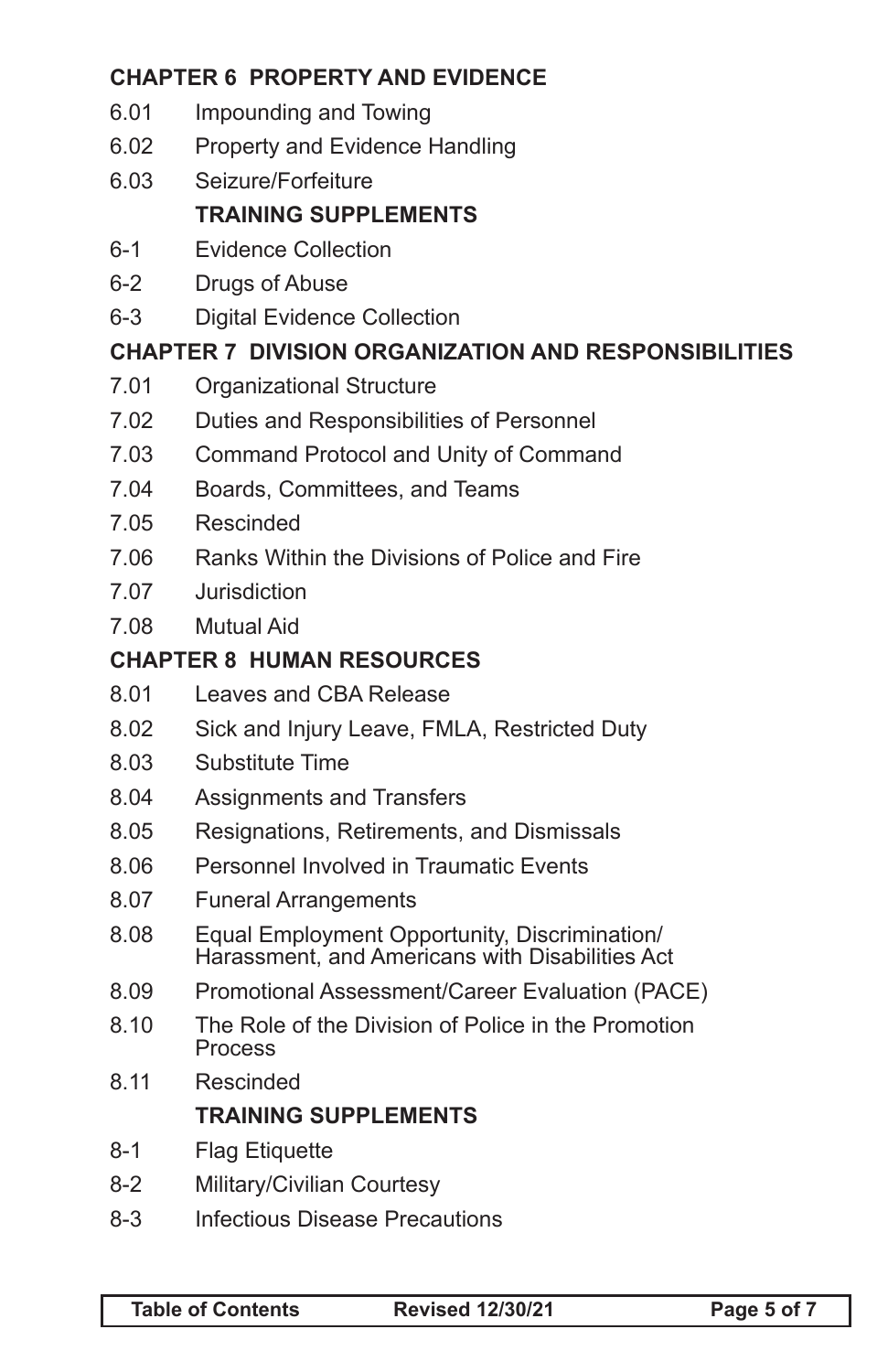# **CHAPTER 9 FISCAL AND PERSONNEL MANAGEMENT**

- 9.01 Training
- 9.02 Employee Development Programs
- 9.03 Sworn Performance Evaluations
- 9.04 Civilian Performance Appraisals
- 9.05 Awards and Recognition
- 9.06 Compliments
- 9.07 Complaints
- 9.08 Discipline/Corrective Action
- 9.09 Grievance Coordination, Control, and Analysis
- 9.10 Fleet Safety Committee Manual
- 9.11 Inspections
- 9.12 Travel
- 9.13 City of Columbus Travel Procedures and Guidelines
- 9.14 Court Appearances
- 9.15 Off-Duty Employment
- 9.16 Special Duty

#### **CHAPTER 10 INFORMATION AND RECORDS**

- 10.01 Division Computer Systems
- 10.02 Records Management
- 10.03 Directive and Information System
- 10.04 Division Forms Development and Control
- 10.05 Field Interview Reports
- 10.06 Criminal Gangs and Violent Extremist Groups
- 10.07 Sign Language Interpreters
- 10.08 Interpreter Guide
- 10.09 Police Service Requests and 311
- 10.10 Bureau Annual and Workload Assessment Reports
- 10.11 Strategic Plan and Division Annual Goals and Objectives
- 10.12 Rescinded
- 10.13 Media Relations and Public Appearances
- 10.14 Social Media
- 10.15 Ride-Along Program
- 10.16 Telephone Usage and Release of Personal Information
- 10.17 Foreign Language Interpreters